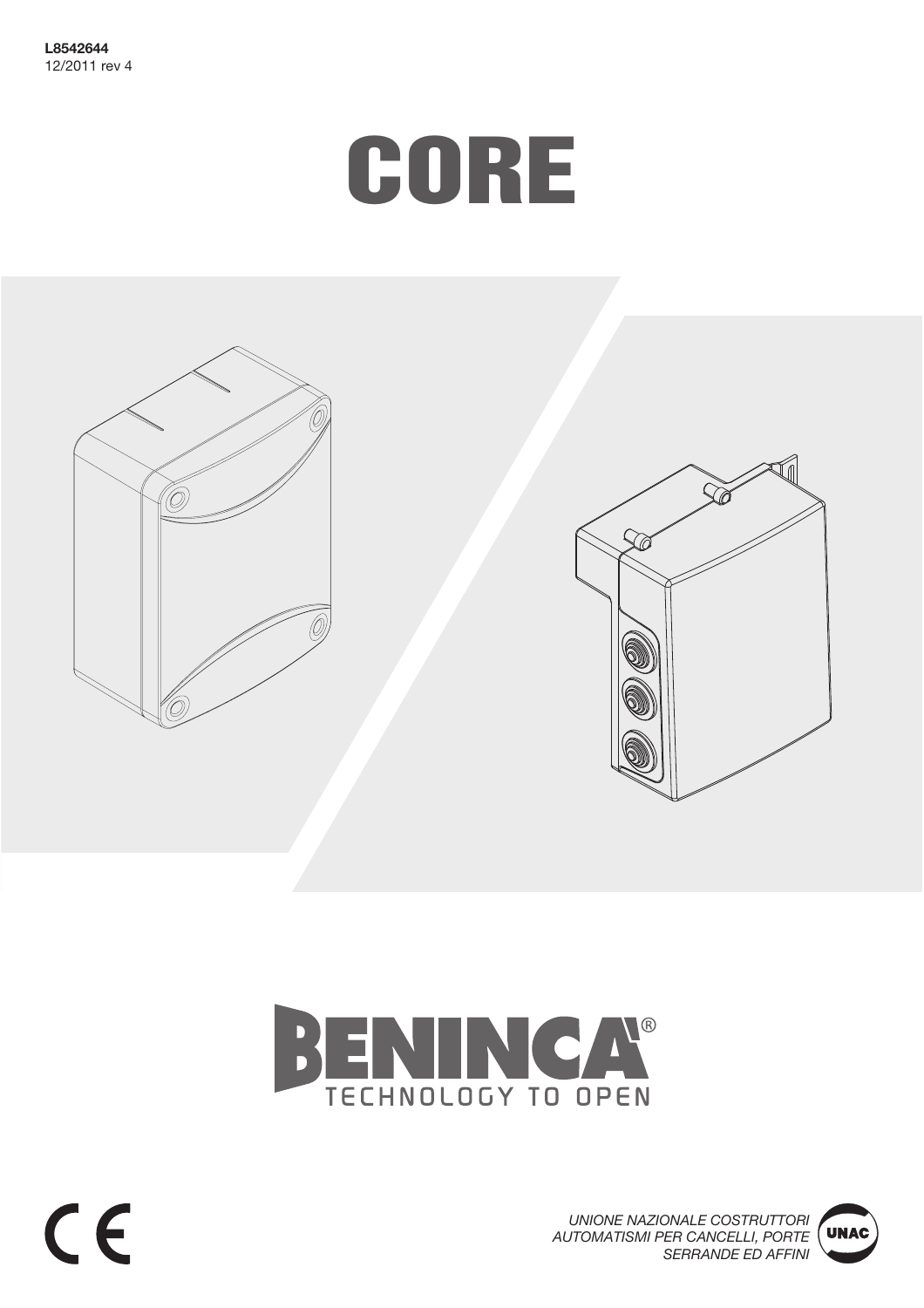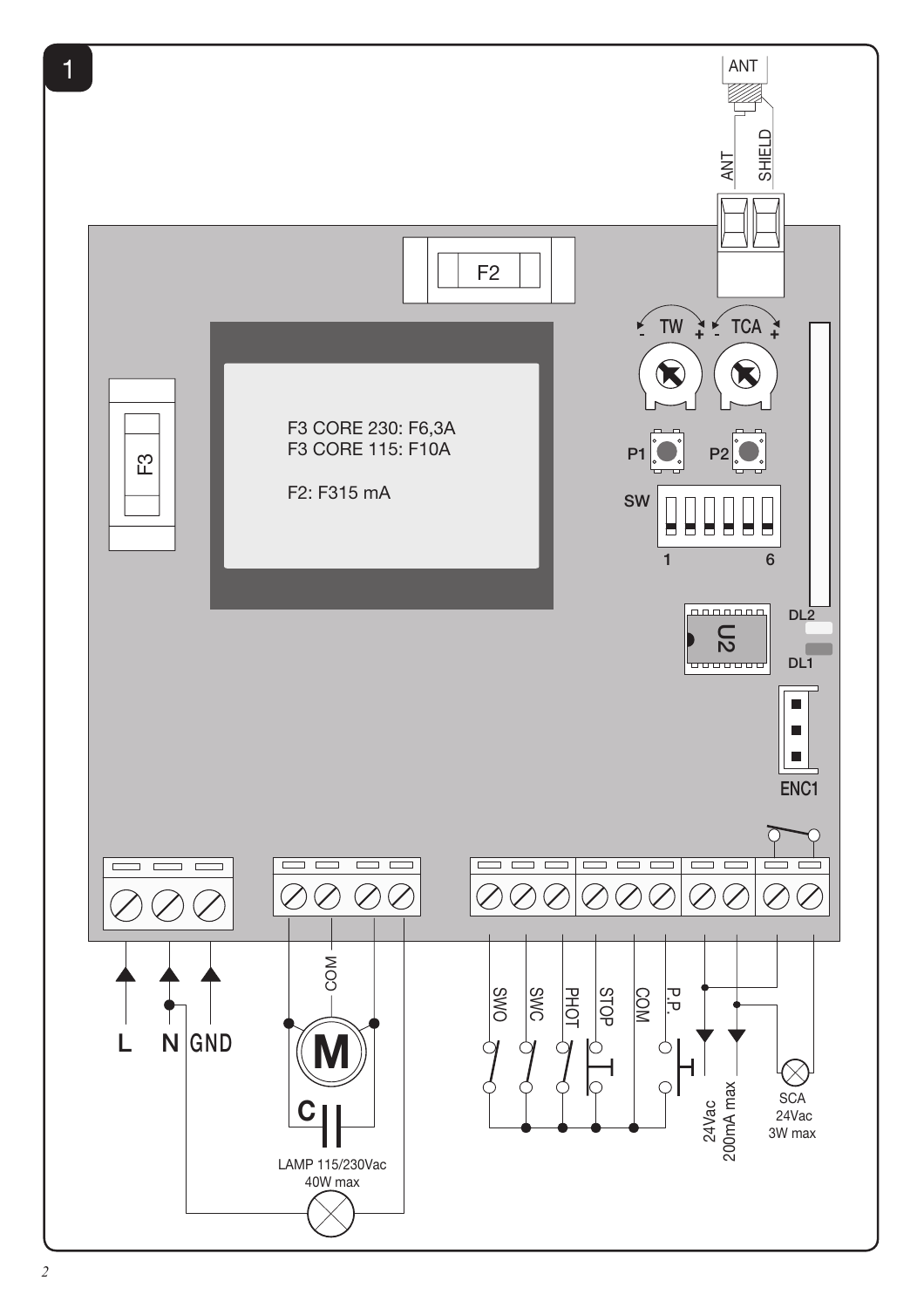# **EC declaration of confirmity**

Manufacturer: Automatismi Benincà SpA. Address: Via Capitello, 45 - 36066 Sandrigo (VI) - Italia

Herewith declares that: control unit **CORE.** complies with the following relevant provisions: EMC guidelines: 89/336/CCE, 93/68/CEE Low voltage guidelines: 73/23/CEE, 93/68/CEE

Benincà Luigi, Legal responsible. Sandrigo, 10/11/2011.

Juif Benincon

# WARNINGS

This manual has been especially written to be use by qualified fitters.

None of the information provide in this manual can be considered as being of interest for the end users.

Preserve this manual for future needs.

The technician has to furnish all the information related to the step by step function, the manual and the emergency function of the operator, and to deliver the manual to the final user.



Foresee on the supply net an onnipolar switch or selector with distance of the contacts equal or superior to 3 mms.

Verify that of the electrical system there is an awry differential interrupter and overcurrent protection.

Some typologies of installation require the connection of the shutter to be link at a conductive mass of the ground according to the regulations in force.

The electrical installation and the operating logic must comply

with the regulations in force.

The leads fed with different voltages must be physically separate, or they must be suitably insulated with additional insulation of at least 1 mm.

The leads must be secured with an additional fixture near the terminals.

During installation, maintenance and repair, interrupt the power supply before opening the lid to access the electrical parts

Check all the connections again before switching on the power.

The unused N.C. inputs must be bridged.

The descriptions and the present illustrations in this manual are not binding. Leaving the essential characteristics of the product unchanged, the manufacturer reserves himself the right to bring any change of technical, constructive or commercial character without undertaking himself to update the present publication.

# SPECIFICATIONS

| Mains power supply                                  | 230 VAC 50/60 Hz (115 VAC 50/60Hz CORE 115)                                                                  |  |
|-----------------------------------------------------|--------------------------------------------------------------------------------------------------------------|--|
| Output, Motor<br>1 motor, 230 VAC (115VAC CORE 115) |                                                                                                              |  |
| Motor maximum power                                 | 750 W                                                                                                        |  |
| Output, power supply of accessories                 | 24VDC 200mA max.                                                                                             |  |
| Protection level                                    | Version in LB box: IP55 - BULL version: IP30                                                                 |  |
| Operating temperature                               | $-20^{\circ}$ C / $+70^{\circ}$ C                                                                            |  |
| Radio receiver                                      | 433.92 MHz, incorporated and configurable<br>(rolling-code or fixed+rolling-code+ ARC Advanced Rolling Code) |  |
| No. of codes storable in memory                     | 64                                                                                                           |  |
|                                                     |                                                                                                              |  |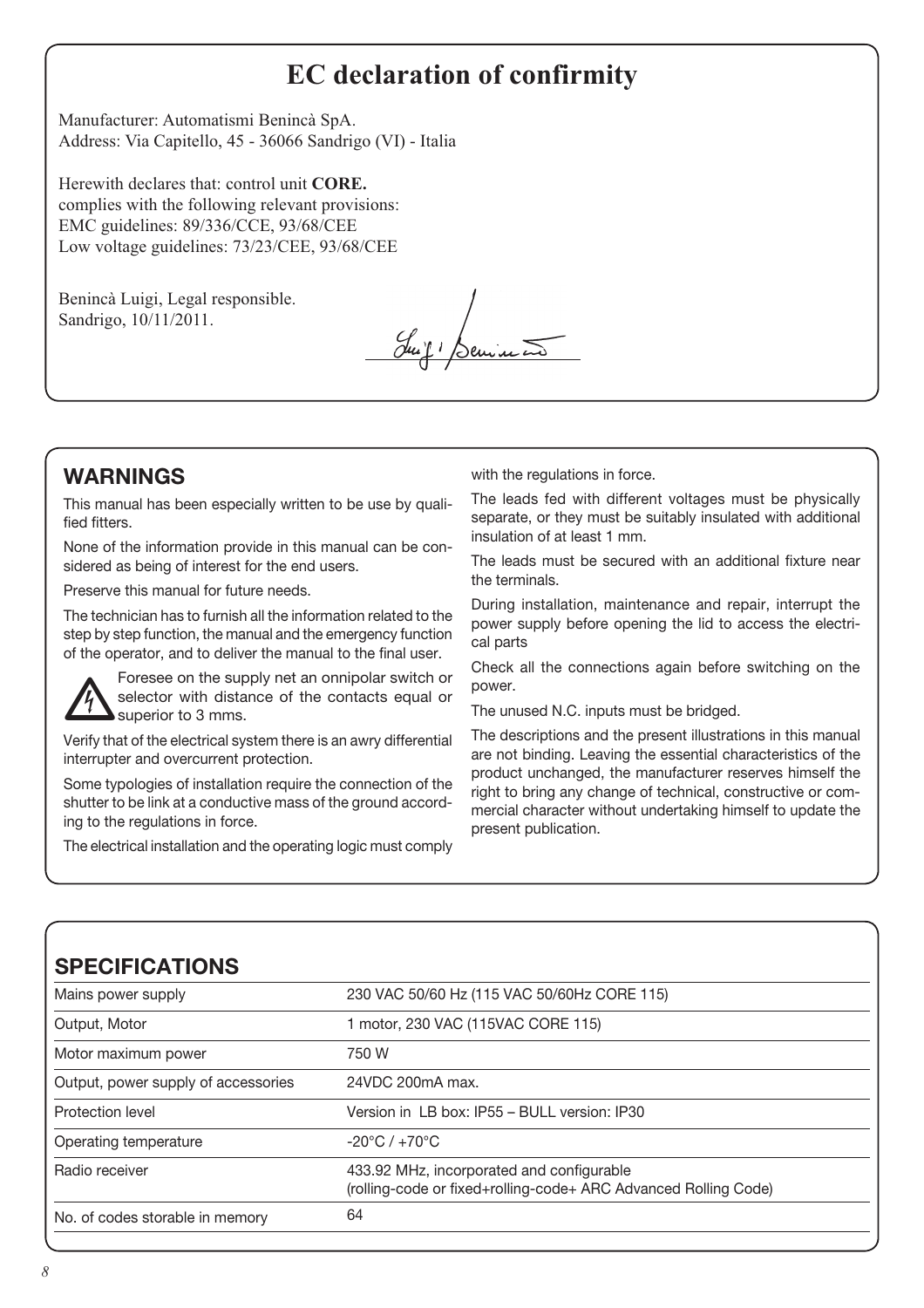# CONTROL PANEL CORE

# WIRE DIAGRAM

Wire connections shown in Fig. 1 are described hereunder:

| <b>Terminals</b> | <b>Function</b> | <b>Description</b>                                                                                                                                                                                                                   |
|------------------|-----------------|--------------------------------------------------------------------------------------------------------------------------------------------------------------------------------------------------------------------------------------|
| L-N-GND          | Power supply    | Input, 230VAC 50Hz (CORE)<br>Input, 115VAC 50/60Hz (CORE 115V))<br>(1-Phase/2-Neutral/GND-Ground connection)                                                                                                                         |
| MOT-COM-MOT      | Motor           | Connection to motor:<br>(MOT-move/COM-Common/MOT-move)                                                                                                                                                                               |
| <b>N-BLINK</b>   | LAMP            | Output, connection to Flashing light<br>CORE: 230 Vac 40W max.<br>CORE 115V: 115 Vac 40W max.                                                                                                                                        |
| <b>SWO</b>       | <b>SWO</b>      | Input, OPENING limit switch (Normally Closed contact)                                                                                                                                                                                |
| <b>SWC</b>       | <b>SWC</b>      | Input, CLOSING limit switch (Normally Closed contact)                                                                                                                                                                                |
| PHOT (CLOSE)     | <b>PHOT</b>     | Input, connection to safety devices, Normally Closed (N.C.) contact<br>(e.g. photocells): configurable through DIP3).<br>In "Service man" mode, it activates the CLOSE function. In this<br>case connect a Normally Open (N.O.) key. |
| <b>STOP</b>      | <b>STOP</b>     | Input, STOP key (N.C. contact)                                                                                                                                                                                                       |
| <b>COM</b>       | <b>COM</b>      | Common, all control inputs.                                                                                                                                                                                                          |
| P.P. (OPEN)      | Step-by-Step    | Input, step-by-step key (N.O. contact).<br>In "Service man" mode, it activates the OPEN control function.                                                                                                                            |
| 24 VAC           | 24Vac           | Output, 24Vac/200mA max accessory power supply.                                                                                                                                                                                      |
| <b>SCA</b>       | <b>SCA</b>      | Contact free from voltage, not insulated for the connection of open<br>gate indicator lamp.<br>Open contact with closed door leaf. Flashing light during the door<br>leaf movement. With open door leaf, the contact is closed.      |
| ENC <sub>1</sub> | <b>ENCODER</b>  | Input, connection of the encoder.<br>See section HOW TO ADJUST BRAKING                                                                                                                                                               |
| SHIELD-ANT       | Antenna         | Connection of the antenna to the incorporated radio-receiver module<br>(SHIELD-screen/ANT-signal).                                                                                                                                   |

#### Note:

The control unit uses a "P2" key with the same functions of the Step-by-Step push-button. This is useful to control the automatic system during installation (only with DIP2: OFF).

#### CHECKING CONNECTIONS:

- 1) Cut off power supply.
- 2) Manually release the door, move it at around half stroke and lock it again.
- 3) Reset power supply.
- 4) Send the step-by-step (P.P.) control signal through the P2 key, P.P. or remote control.
- 5) The door leaves should open. If not, with stopped motor, it is sufficient to invert the move wires of the motor (MOT/MOT) of the motor and the limit switches (SWO/SWC).
- 6) Adjust Times and operating Logics.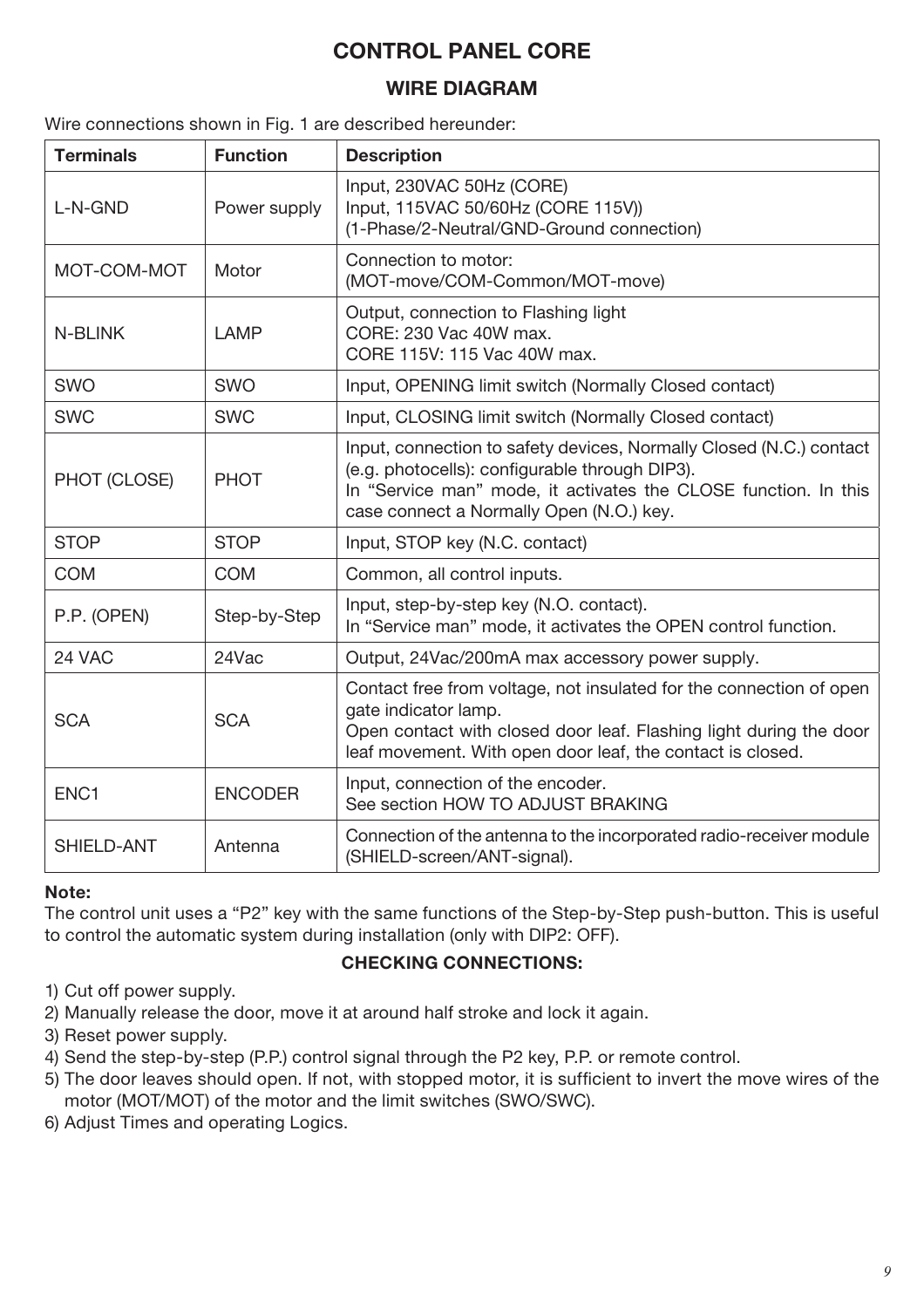#### TRIMMER FUNCTIONS

**TW** It allows the maximum duration of opening and closing. It must be preset approx. 4s more with respect to the actual stroke time of the system. The adjustment ranges from 3s to 180s maximum. If installed, the Encoder provides the function of anti-crash sensitivity adjustment.

**TCA** It allows to adjust the automatic closure time. The adjustment ranges from 3s to 180s maximum. With TCA trimmer completely turned clockwise, the DL2 LED (green) switches off, TCA is deactivated.

| <b>Dip-Switches</b> | <b>Function</b>         | <b>Description</b>                                                                                                                                                                                                                                                                                                                                                                                                                                      |
|---------------------|-------------------------|---------------------------------------------------------------------------------------------------------------------------------------------------------------------------------------------------------------------------------------------------------------------------------------------------------------------------------------------------------------------------------------------------------------------------------------------------------|
| DIP <sub>1</sub>    | Set-up                  | To be used only for the setting-up of the torque and the forewar-<br>ning and braking time.<br>After moving DIP1 to ON:<br>- with P1 push-button the torque is adjusted.<br>- with push-button P2 the forewarning light is activated/deactiva-<br>ted.<br>- with the Step-by-Step input or a memorised remote control,<br>braking length is adjusted (with Encoder only).<br>See the related sections.<br>After presetting the parameters, move to OFF. |
| DIP <sub>2</sub>    | Multi-flat              | The multi-flat function is enabled or disabled.<br>Off: disabled multi-flat function.<br>On: enabled multi-flat function.<br>The P.P. (Step-by-step) impulse or the impulse of the transmitter<br>have no effect in the opening phase.                                                                                                                                                                                                                  |
| DIP <sub>3</sub>    | PHOT: operating<br>mode | The operating mode of the PHOT input is selected<br>Off: Input, activated in both opening and closing phases<br>On: Input, activated in the closing phase only                                                                                                                                                                                                                                                                                          |
| DIP4                | P.P.: operating<br>mode | The operating mode of the "P.P. push-button" and the transmitter<br>are selected.<br>Off: Operation: OPEN > STOP > CLOSE > STOP ><br>On: Operation: OPEN > CLOSE > OPEN >                                                                                                                                                                                                                                                                               |
| DIP <sub>5</sub>    | Rapid closure           | The rapid closure is enabled or disabled with (only with activated<br>TCA)<br>Off: disabled rapid closure<br>On: enabled rapid closure. The triggering of the photocell involves,<br>after approx. 3s, the closure of the door.                                                                                                                                                                                                                         |
| DIP <sub>6</sub>    | Radio                   | The programmable code transmitters are enabled or disabled.<br>On: Radio receiver is enabled for roll-on code transmitters only.<br>Off: Receiver is enabled for both roll-on and programmable code<br>transmitters.                                                                                                                                                                                                                                    |

#### DIP-SWITCH FUNCTION

#### HOW TO ADJUST BRAING (WITH ENCODER ONLY)

To adjust braking length in both opening and closing phases, proceed as follows:

- 1) Close the gate (make sure that the closing limit switch is pressed).
- 2) Move DIP 1 to ON
- 3) Send PP control signal (through Step-by-Step Input or memorised remote control). The gate starts opening at normal speed.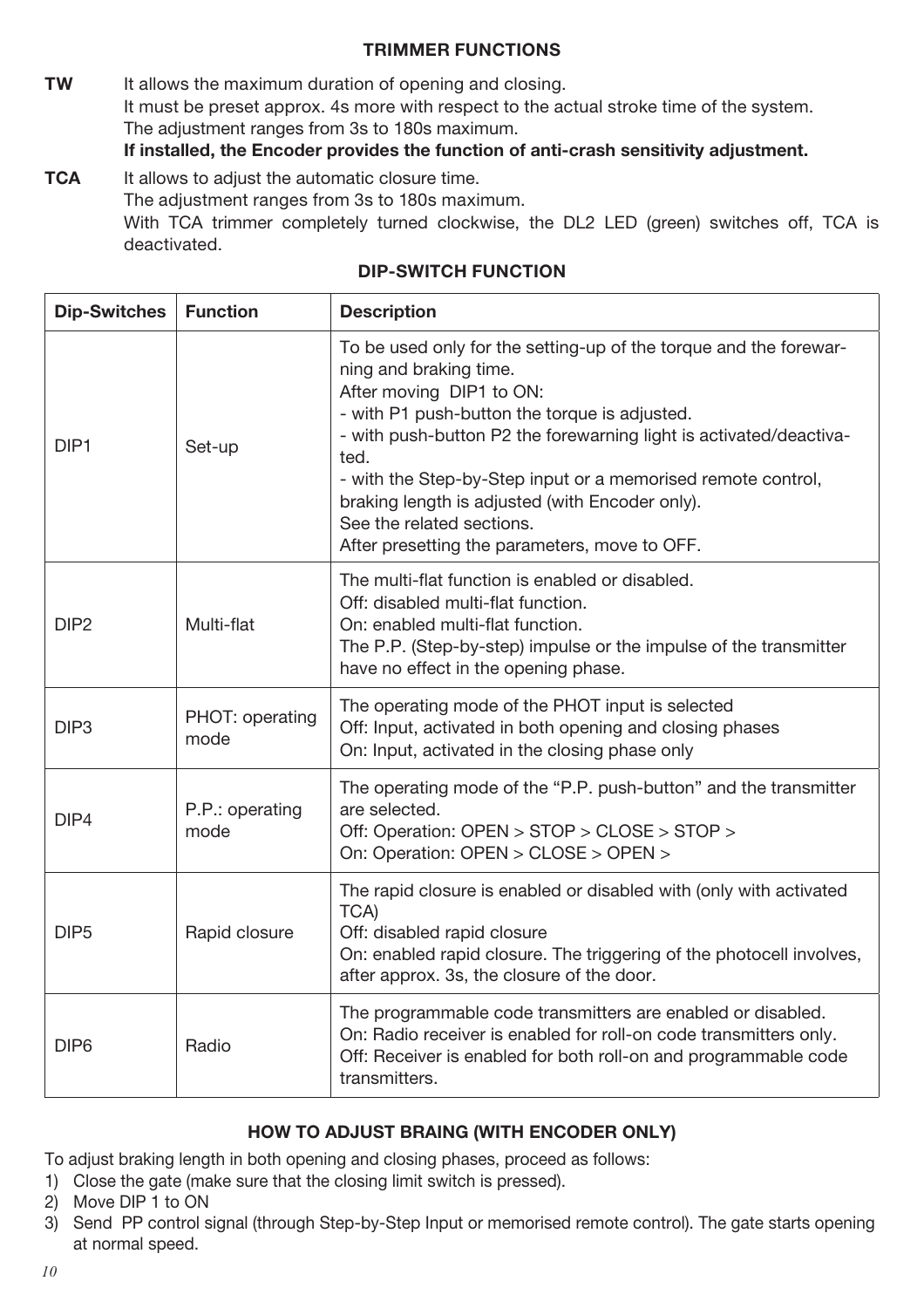- 4) When the gate reaches the desired braking point, send another PP control signal, the gate will start braking until it is completely opened. Subsequent PP control signals will be ignored.
- 5) With totally open and stopped gate, send a PP control signal (through Step-by-Step Input or memorised remote control) The gate starts closing at normal speed.
- 6) When the gate reaches the desired braking point, send another PP control signal, the gate will start braking until it is completely closed. Subsequent PP control signals will be ignored.
- 7) Move DIP1 to OFF again.

## NOTE:

- if braking length does not require any adjustment in both opening and closing, leave the gate to totally open/close without sending a PP control signal to start braking.
- If safety functions (STOP and PHOT) are activated, the adjustment procedure will be blocked.
- During this phase, the anti-crash sensor is disabled.
- When the Encoder is installed, Trimmer TW provides the function of sensitivity adjustment of the Encoder.

# ADJUSTMENT OF THE TORQUE (DIP1:ON)

When DIP1 is moved to ON, the board indicates that the torque has been applied during a number of flashes (from 1 to 4) of the DL2 green LED, followed by a 3-s interval.

The max torque is indicated with DL2 green LED with fixed light.

To increase the torque, press P1. The DL2 LED changes the number of flashes to indicate the selected torque value.

Once the desired torque is selected, move DIP 1 to OFF to memorise this presetting.

## PRE-WARNING ACTIVATION/DEACTIVATION (DIP1:ON)

As soon as DIP1 is to ON, the DL1 red LED indicates whether the pre-warning flashing is activated.

The pre-warning function can be activated or deactivated with P2 key.

LED DL1 On: Activated pre-warning, the indicator lamp switches on for approx. 3 seconds before the motor starts.

LED DL1 Off. Pre-warning is deactivated.

#### SERVICE MAN MODE

With all DIPs on ON, the control unit switches to SERVICE MAN mode.

The PHOT input has the CLOSE push-button function (connect the button with N.O. contact).

The PP input has the OPEN push-button function (connect the button with N.O. contact).

The OPEN/CLOSE push-buttons must be kept pressed during operation. The opening of the STOP input stops the motor.

The contemporary pressure of OPEN/CLOSE stops the motor.

#### RADIO SELF-LEARNING (DIP1:OFF)

The CORE control unit is equipped with a built-in radio module for the fixed or roll-on code of remote controls, with 433.92MHz frequency.

To use a remote control, it is first necessary to store its code in memory. The memorisation procedure is described hereunder. The device is able to store up to 64 different codes in memory.

By pressing P1, the control unit enters the radio learning phase: DL1 red LED flashes 1 time per second, awaiting the key to the matched to the Step-by-Step function;

When the key is stored in memory, exit from the programming mode;

By pressing P1 twice, the DL1 red LED flashes 2 times per second and the pedestrian learning phase is entered (the pedestrian function controls an opening operation of 7s).

When the key to be matched is memorised, exit from the programming mode.

If the programming mode must be left without storing any remote control signal, press P1 key until DL1 red LED starts to flash in "power on" mode (see LED diagnostics on page 7).

To reset the memory of the receiver, press and keep P1 and P2 keys pressed for around 10 seconds (during this period of time, both DL1 and DL2 flash rapidly).

After 10 seconds, when the two LEDs are switched on with fixed light, release the push-buttons.

When the LEDs switch back again to the original configuration, the control unit has completed the memory